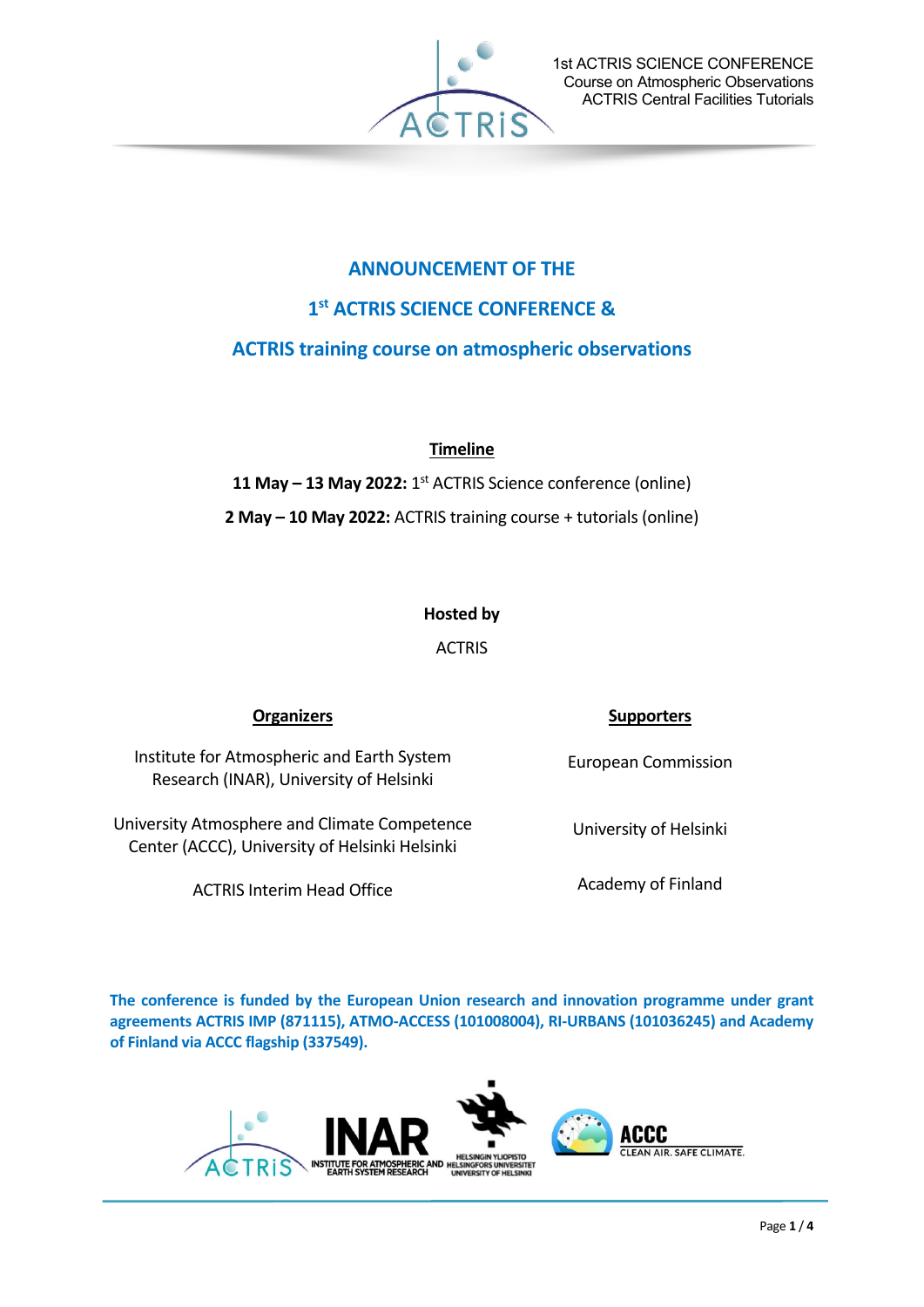## **About the 1st ACTRIS Science Conference**

### **OVERVIEW**

The three-day open science conference aims to bring together members of different atmospheric science communities and discuss the latest scientific breakthroughs, e.g. in air quality and climate research. The contributions are solicited on the topics covering all aspects of ACTRIS scientific activities. Furthermore, we would like to encourage the participation of scientists working in the other European Environmental Research Infrastructures to share their findings and access unique opportunities for networking and R&D collaboration!

The *tutorials*, organized before the conference as part of the full course, serve as an introduction to ACTRIS and the different in-situ and ground-based remote sensing techniques utilized within ACTRIS (see below).

#### **The conference sessions:**

- Air quality
- Climate change
- Integrating different ACTRIS components
- Combining ACTRIS & other Environmental Research Infrastructures
- Measurement technologies and innovation
- Exploratory platforms (e.g. chambers, mobile platforms, etc.)
- General ACTRIS Science (only poster sessions)

**Plenary speakers:** *Ilona Riipinen* (Stockholm University), *Ioar Rivas* (Barcelona Institute for Global Health), *Urs Baltensperger* (ETH Zurich), *Celine Degrendele* (Aix Marseille Université, RECETOX), *Juha Kangasluoma* (INAR) and *Gordon McFiggans* (University of Manchester).

Full program will be available later[: https://www.actris.eu/news-events/events/1st-actris-science-conference](https://www.actris.eu/news-events/events/1st-actris-science-conference)

#### **WHO IS IT FOR?**

- Research organizations and scientists in the field of atmospheric and environmental sciences
- Environmental Research Infrastructures and their staff
- Private companies developing scientific instrumentation or services in the field of atmospheric sciences and industrial end-users looking for new technologies / services
- Air Quality Networks and end-users of air quality data interested in enhancing their monitoring capacities and implementing newest scientific findings

#### **CALL FOR ABSTRACTS AND REGISTRATION**

**Abstract submission and registration are now open**:<https://www.actris.eu/form/actris->

- You find in the link above the template form to prepare your abstract.
- The abstracts will be published in the Report Series in Aerosol Science.
- The abstract should be: camera-ready, from 1 to 6 pages long and written in English.
- The abstract should be submitted in PDF format. The file should be named as "lastname\_firstname\_abstract\_%02d.pdf", corresponding to the presenting Author (as in Petaja Tuukka abstract 01.pdf). The number corresponds to the number of submitted abstracts by the same first author.
- Abstracts that do not fulfil the standards will be rejected (pay attention to author-list format!).

In case of questions about the conference, contact[: actris-sc-info@helsinki.fi](mailto:actris-sc-info@helsinki.fi)

#### **Abstract submission deadline:** 25 March 2022 **(late abstract submission will not be considered!)**

**Registration deadline:** 2 May 2022

**Poster submission deadline:** 4 May 2022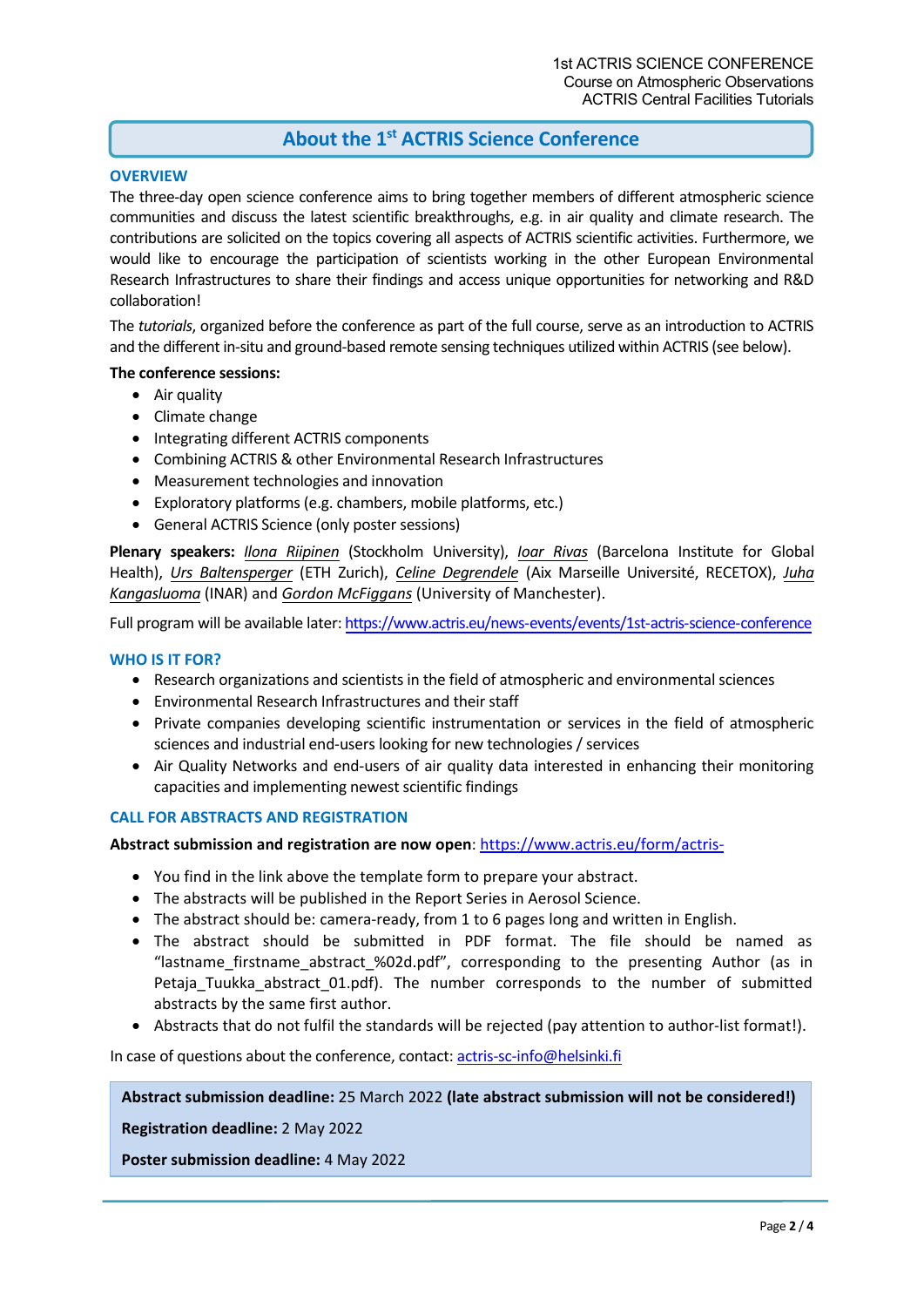## **About the ACTRIS training course "Atmospheric observations of aerosols, clouds and reactive trace gases" / TUTORIALS**

#### **OVERVIEW**

This is an introductory course focusing on in-situ measurements and ground based remote sensing techniques of atmospheric aerosols, reactive trace gases and clouds. The students are expected to learn to understand the basic principles behind the measurement methods, to know the most important instrumentation including their advantages and limitations and how to use the data. They get familiar to research infrastructures. We will discuss questions related to open data, data management and data quality. During the course the students will use openly available data to answer their own research questions.

The **Tutorials,** which are part of the course, are given by experts from the ACTRIS central facilities and serve as an introduction to in-situ and ground based remote sensing observational techniques.

#### **METHODS OF PARTICIPATION**

#### *Option 1: taking the full course*

The full course consists of a pre-assignment, tutorials (lectures), group work, participation in ACTRIS Science Conference  $(11-13<sup>th</sup>$  May) and a short report to be handed in after the course. Attendance during the intensive period ( $2^{nd}$  to  $13^{th}$  May, ca. 9-11 & 13-17 CEST daily) is mandatory. The lectures are given via Zoom. Master and doctoral students will obtain a certificate corresponding to 5 ECTS after successful participation and completing all assignments.

#### *Option 2*: *tutorials only*

The tutorials are open for everyone interested, but pre-registration is required. No certificate or credits will be provided. The tutorials take place 2<sup>nd</sup>-10<sup>th</sup> May between 9-11 or 13-15 CEST.

Full program will be available later at [www.actris.eu/Training\\_school\\_2022.](http://www.actris.eu/Training_school_2022) Participation link will be sent to registered participants.

#### **TARGET GROUP AND PREREQUISITES**

The course & tutorials are intended to advanced master students, doctoral students, young scientist (e.g. post docs), and personnel from aerosol measuring stations and research institutes involved in ACTRIS, CRAICC, GAW, GUAN, and EMEP.

For participating on the full course, good English understanding and speaking skills, as well as basic knowledge about atmospheric science is required. The students should have at least basic skills in data analysis using a program of their liking (e.g. Matlab, Python, …).

#### **APPLICATION/REGISTRATION**

Fill in the online application form at[: https://elomake.helsinki.fi/lomakkeet/116141/lomake.html](https://elomake.helsinki.fi/lomakkeet/116141/lomake.html)

The number of participants on the full course is limited. In case there are too many applications, students will be selected based on their reason to take the course, their study background, and the order of registration. The students are notified in the middle of April if they have been selected for the course. **The tutorials are open to all registered participants**.

In case of questions about the course/tutorials, contact: [katrianne.lehtipalo@helsinki.fi](mailto:katrianne.lehtipalo@helsinki.fi)

**FULL COURSE registration deadline:** 25 March 2022

**TUTORIALS registration deadline:** 25 April 2022